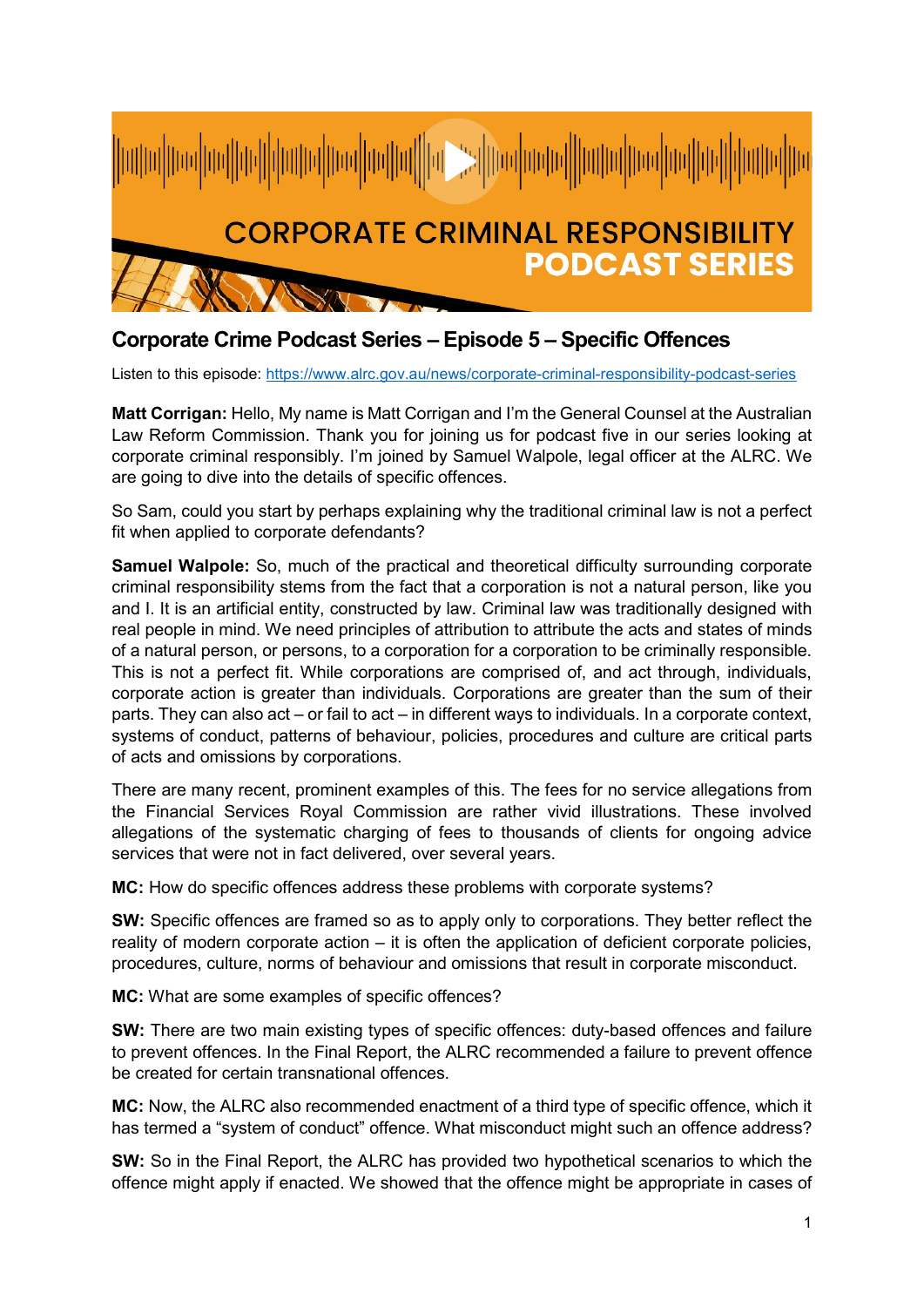systematic charging of fees for no service, a scenario I mentioned earlier. Another example we discuss is where a business model is based entirely around prohibited advertising of therapeutic goods. In the Final Report, the ALRC has worked through these hypotheticals and explained what sort of evidence would be required to establish the offence in these scenarios.

What the ALRC has recommended is that, where appropriate, the Australian Government should introduce offences that criminalise contraventions of prescribed civil penalty provisions that constitute a system of conduct or pattern of behaviour by a corporation. This is novel in the criminal sphere, but it draws upon the established "system of conduct or pattern of behaviour" concept used in a number of existing civil penalty provisions. It reflects the fact that corporations act through systems and processes, as well as through individuals.

**MC:** Why did the ALRC see the need for the enactment of offences focused on "systems of conduct"? Why is the offence linked to contraventions of civil penalty contraventions?

**SW:** The ALRC recognised that certain systematic contraventions of civil regulations could amount to criminal conduct. The two key issues the ALRC sought to address were as follows. Firstly, business practices conducted without regard to the requirements of civil regulatory provisions. Secondly, business practices in contravention of civil penalty provisions adopted in a calculated decision to absorb the penalty and profit from the conduct. We are talking about systematic and deliberate failures to put in place appropriate controls here.

**MC:** What would this type of offence look like?

**SW:** In the Final Report, the ALRC presented a Draft Model Offence to illustrate what a "system of conduct" type offence might look like.

- The prosecution would have to prove particular conduct  $-$  acts or omissions  $-$  by a corporation. The fault element for this element would be intention or recklessness.
- It would then have to prove that, objectively, this conduct constituted a system of conduct or pattern of behaviour. As this is an objective assessment, the fault element would be absolute liability.
- Finally, it would be necessary to prove that the system of conduct or pattern of behaviour would result in two or more contraventions of the same prescribed civil penalty provision or a prescribed civil penalty provision with similar characteristics, and that the corporation was reckless as to whether the system of conduct or pattern of behaviour would have such a result.

**MC:** How does the offence appropriately capture conduct that is actually criminal, rather than just multiple civil contraventions?

**SW:** This was a concern that we were alive to throughout the Inquiry. It was emphasised in submissions. The type of offence recommended is directed at systematic corporate misconduct that is such that it warrants criminal sanctions. The draft offence is *targeted*, and some of the concepts used deliberately narrow its scope – for example, the system or pattern concept, and the requirement to prove fault elements to a criminal standard. These confine the possible factual scenarios that the offence might apply to.

**MC:** Would the draft offence apply to all regulatory regimes? Or to all civil penalty provisions within such a regime?

**SW:** No. We have recommended the offence apply only to prescribed civil penalty provisions. We did recommend that a charge may be able to be proven through a system of conduct or pattern of behaviour that would result in two or more contraventions of the *same* prescribed civil penalty provision, or one with *similar characteristics.* For example, it is conceivable that a